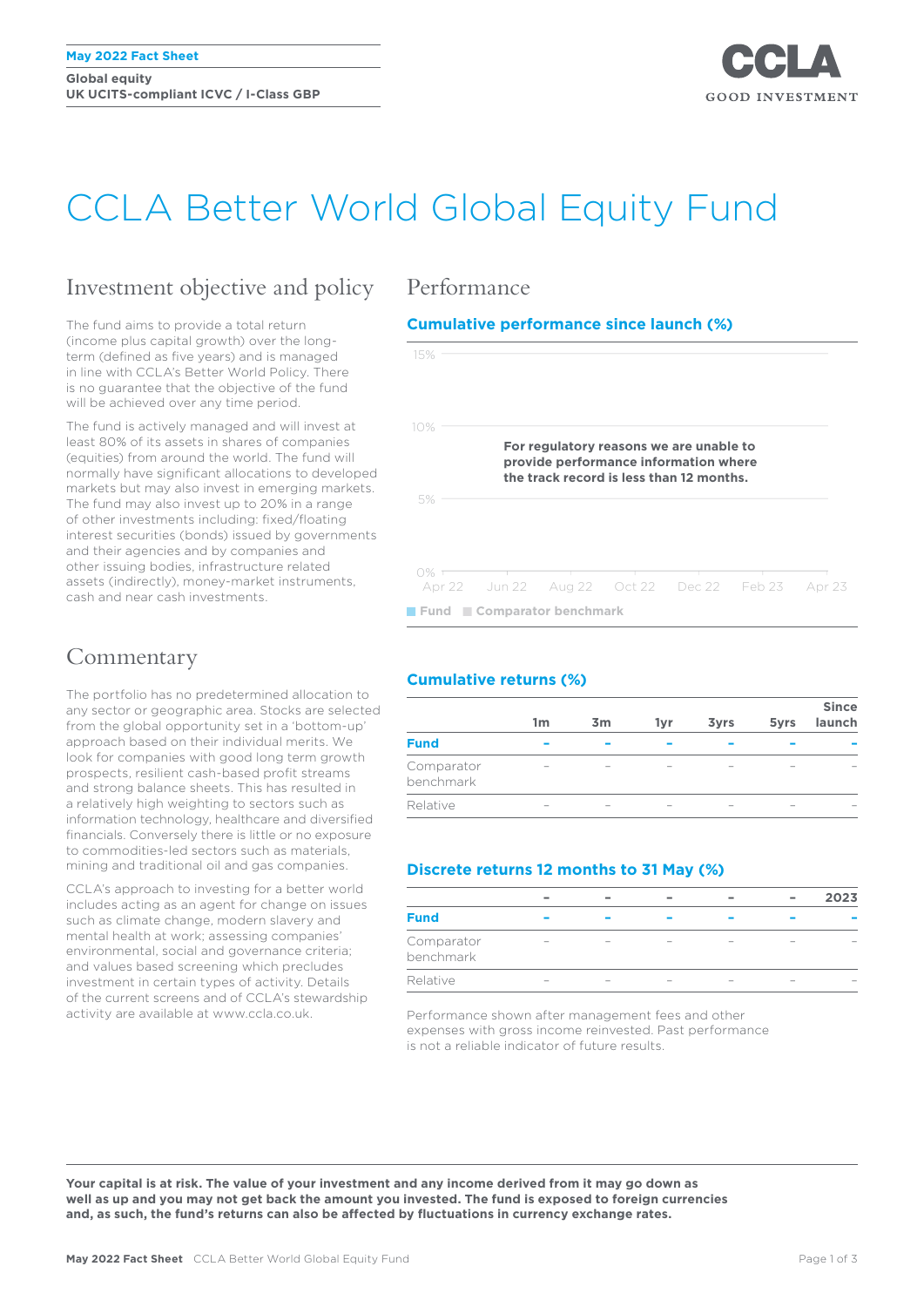#### **Total number of holdings 81**

### **Top 10 holdings (%)**

| Microsoft                | 3.85 |                   |  |  |
|--------------------------|------|-------------------|--|--|
| Amazon                   | 2.62 |                   |  |  |
| Alphabet Inc             | 2.37 |                   |  |  |
| Unitedhealth Group       | 2.11 |                   |  |  |
| Relx PLC                 | 1.89 |                   |  |  |
| Adobe                    | 1.84 |                   |  |  |
| Pepsico                  | 1.82 | Top 10 holdings   |  |  |
| Thermo Fisher Scientific | 1.70 | 21.51%            |  |  |
| Novo Nordisk B           | 1.65 | Rest of portfolio |  |  |
| Nestle                   | 1.64 | 78.49%            |  |  |

### **Sector breakdown (%)**

| Information technology | 25.52 |  |
|------------------------|-------|--|
| Health care            | 19.00 |  |
| Financials             | 15.79 |  |
| Industrials            | 13.16 |  |
| Consumer discretionary | 8.71  |  |
| Consumer staples       | 7.23  |  |
| Communication services | 5.16  |  |
| Utilities              | 0.97  |  |
| Materials              | 0.78  |  |
| Real estate            | 0.70  |  |
| Cash                   | 2.98  |  |

### **Regional breakdown (%)**

| North America         | 65.15 |  |
|-----------------------|-------|--|
| Europe                | 17.32 |  |
| UK                    | 7.03  |  |
| Asia Pacific ex Japan | 5.20  |  |
| Japan                 | 0.84  |  |
| Other                 | 1.48  |  |
| Cash                  | 2.98  |  |
|                       |       |  |

# Fund information

| Company                               | <b>CCLA Investment Funds</b><br><b>ICVC</b>                          |  |  |
|---------------------------------------|----------------------------------------------------------------------|--|--|
| Authorised corporate director         | <b>CCLA Investment</b><br><b>Management Limited</b>                  |  |  |
| Domicile                              | <b>UK</b>                                                            |  |  |
| Legal structure                       | <b>ICVC</b>                                                          |  |  |
| Regulatory structure                  | <b>UK UCITS</b>                                                      |  |  |
| Shares available                      | Income/Accumulation                                                  |  |  |
| Fund launch date                      | <b>8 April 2022</b>                                                  |  |  |
| Fund size                             | £213.6 million                                                       |  |  |
| Comparator benchmark                  | <b>MSCI World Index</b>                                              |  |  |
| Minimum investment <sup>1</sup>       | £20 million                                                          |  |  |
| Portfolio management                  | <b>Global Equities Team</b>                                          |  |  |
| Ongoing charges figure <sup>2</sup>   | 0.59%                                                                |  |  |
| Annual management charge <sup>3</sup> | 0.55%                                                                |  |  |
| <b>ISIN</b>                           | GB00BPP3BZ07<br>I Inc.                                               |  |  |
|                                       | GB00BPP3C023<br>l Acc                                                |  |  |
| <b>SEDOL</b>                          | BPP3BZ0<br>l Inc                                                     |  |  |
|                                       | <b>BPP3C02</b><br>I Acc                                              |  |  |
| Dividend payment dates                | Last business day of<br><b>February, May, August</b><br>and November |  |  |

# Dealing information

| Dealing frequency | <b>Each business day</b>              |  |  |
|-------------------|---------------------------------------|--|--|
| Dealing deadline  | 11:59am UK time on<br>the dealing day |  |  |
| Settlement        | $T+2$                                 |  |  |

# Risk and reward profile

| Lower risk                |  |  | Higher risk                |  |  |  |  |
|---------------------------|--|--|----------------------------|--|--|--|--|
| Potentially lower rewards |  |  | Potentially higher rewards |  |  |  |  |
|                           |  |  |                            |  |  |  |  |

The risk and reward indicator is based on a simulation of the volatility of the fund's value (using historical data) and it may change in the future. This fund is in category 5 because it invests in company shares, which can be expected to provide potentially higher rewards for higher risks than other investments, such as bonds or cash.

For more information please refer to the key investor information document (KIID).

1 The ACD may waive this minimum level at its discretion.

2 The ongoing charges figure (OCF) includes the annual management charge (AMC) and other costs and expenses of operating and administering the fund such as depositary, custody, audit and regulatory fees. It does not include transaction costs. Further information on costs and charges (including transaction costs) is available on the ACD's website.

3 The AMC is deducted from capital which may restrict capital growth.